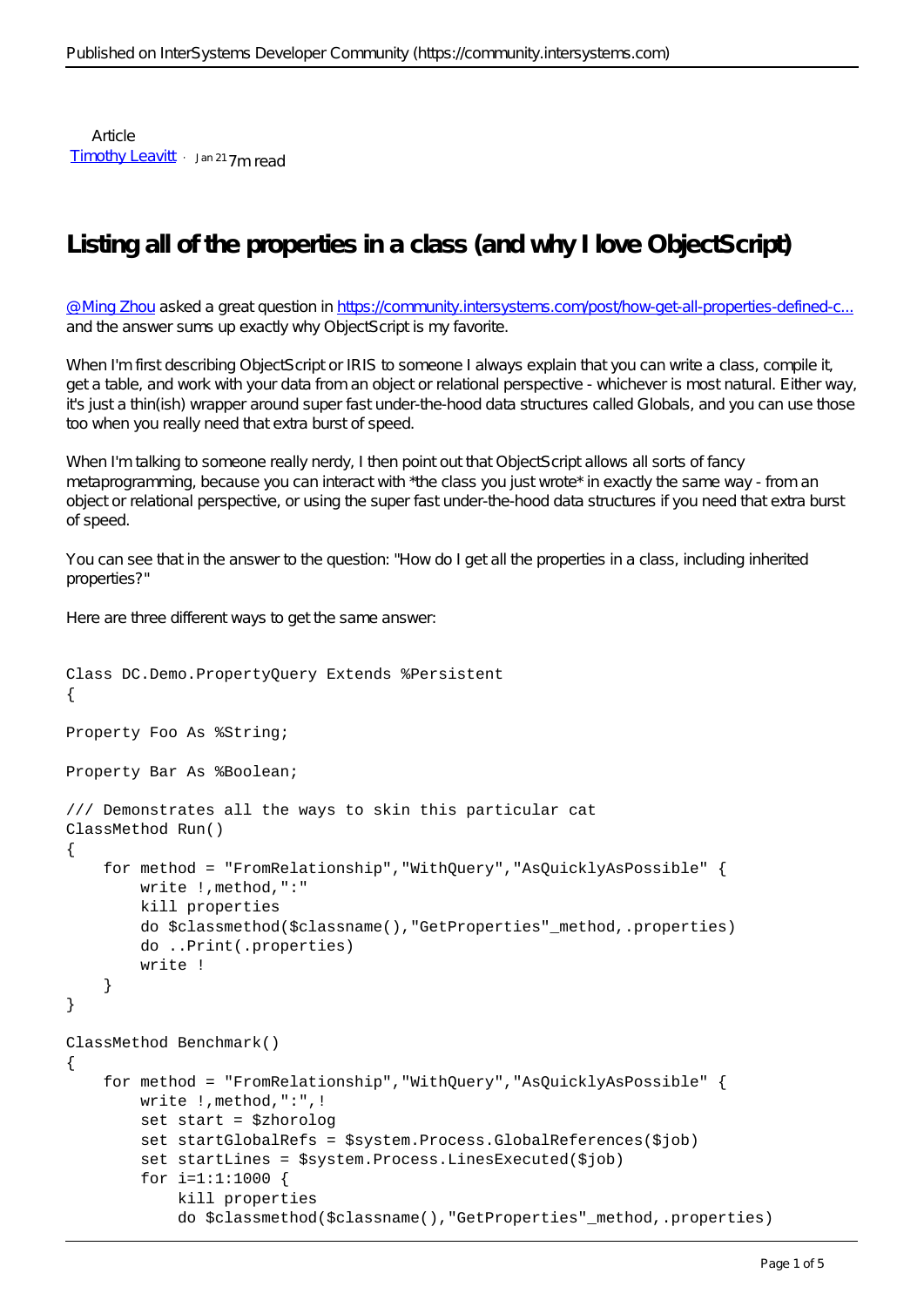```
 }
         set endLines = $system.Process.LinesExecuted($job)
         set endGlobalRefs = $system.Process.GlobalReferences($job)
         write "Elapsed time (1000x): ",($zhorolog-start)," seconds; ",(endGlobalRefs-
startGlobalRefs)," global references; ",(endLines-startLines)," routine lines",!
     }
}
/// Get properties using the properties relationship in %Dictionary.CompiledClass
ClassMethod GetPropertiesFromRelationship(Output properties)
{
     // Minor problem: %OpenId and Properties.GetNext() are slow because they load mor
e data than you strictly need.
     // More global references = it takes longer.
     set class = ##class(%Dictionary.CompiledClass).IDKEYOpen($classname(),,.sc)
     $$$ThrowOnError(sc)
     set key = ""
     for {
         set property = class.Properties.GetNext(.key)
         quit:key=""
         set properties(property.Name) = $listbuild(property.Type,property.Origin)
         // Avoids consuming excess memory
         do class.Properties.%UnSwizzleAt(key)
     }
}
/// Get properties using a query against %Dictionary.CompiledProperty
ClassMethod GetPropertiesWithQuery(Output properties)
{
     // Getting properties with SQL avoids the overhead of unnecessary references
     set result = ##class(%SQL.Statement).%ExecDirect(,
         "select Name,Type,Origin from %Dictionary.CompiledProperty where parent = ?",
         $classname())
     if result.%SQLCODE < 0 {
         throw ##class(%Exception.SQL).CreateFromSQLCODE(result.%SQLCODE,result.%Messa
ge)
     }
     while result.%Next(.sc) {
         $$$ThrowOnError(sc)
         set properties(result.Name) = $listbuild(result.Type,result.Origin)
     }
     $$$ThrowOnError(sc)
}
/// Get properties using macros wrapping direct global references
ClassMethod GetPropertiesAsQuicklyAsPossible(Output properties)
{
     // Getting properties via macro-
wrapped direct global references is harder to read,
     // but is the fastest way to do it.
     set key = ""
     set class = $classname()
     for {
         set key = $$$comMemberNext(class,$$$cCLASSproperty,key)
         quit:key=""
        set type = $$$comMemberKeyGet(class, $$$cCLASSproperty, key, $$$cPROPtype)
         set origin = $$$comMemberKeyGet(class,$$$cCLASSproperty,key,$$$cPROPorigin)
         set properties(key) = $listbuild(type,origin)
     }
```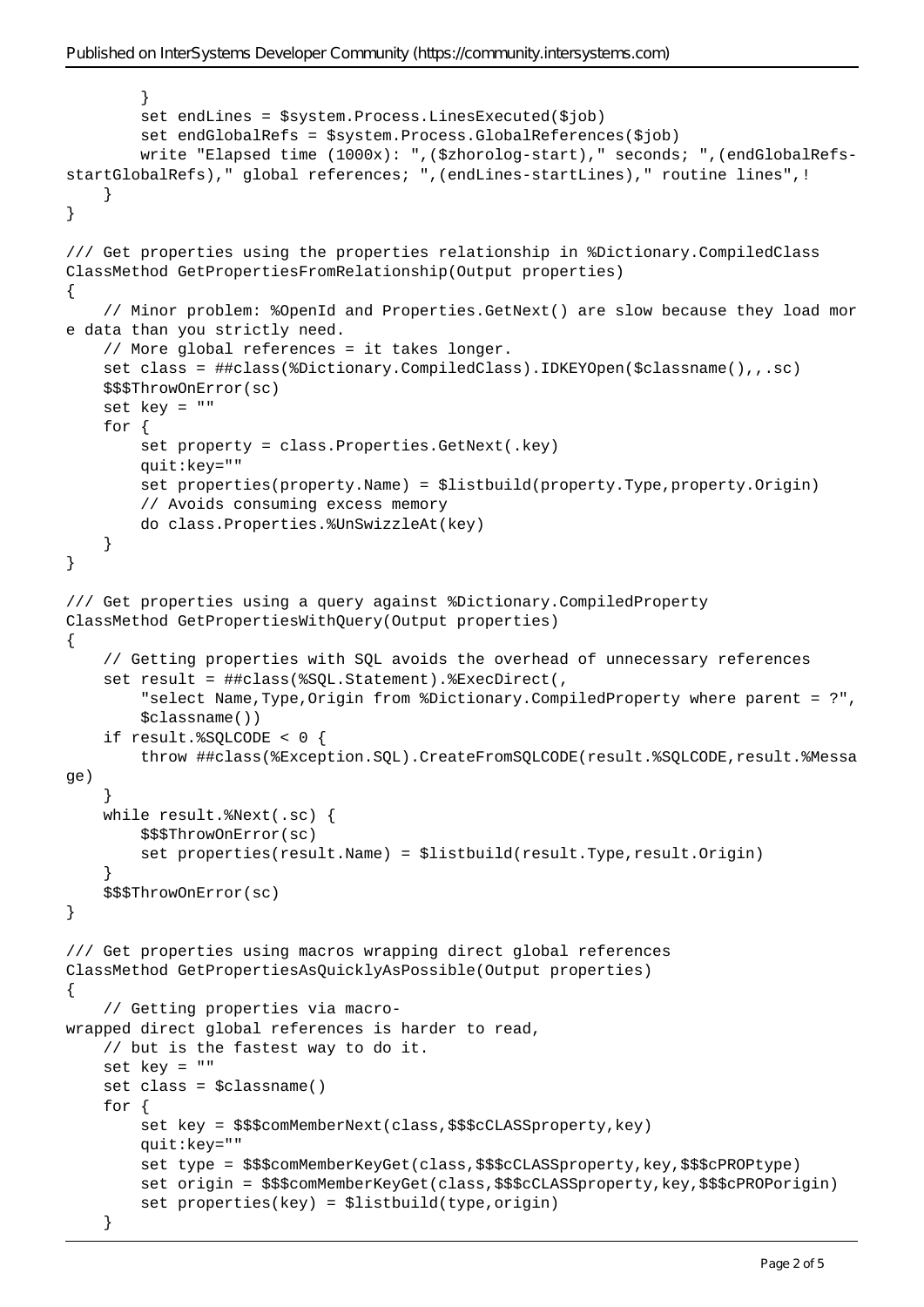}

```
ClassMethod Print(ByRef properties)
\{ set key = ""
     for {
         set key = $order(properties(key),1,data)
         quit:key=""
         set $listbuild(type,origin) = data
         write !,"property: ",key,"; type: ",type,"; origin: ",origin
     }
}
Storage Default
\left\{ \right.<Data name="PropertyQueryDefaultData">
<Value name="1">
<Value>%%CLASSNAME</Value>
</Value>
<Value name="2">
<Value>Foo</Value>
</Value>
<Value name="3">
<Value>Bar</Value>
</Value>
</Data>
<DataLocation>^DC.Demo.PropertyQueryD</DataLocation>
<DefaultData>PropertyQueryDefaultData</DefaultData>
<IdLocation>^DC.Demo.PropertyQueryD</IdLocation>
<IndexLocation>^DC.Demo.PropertyQueryI</IndexLocation>
<StreamLocation>^DC.Demo.PropertyQueryS</StreamLocation>
<Type>%Storage.Persistent</Type>
}
}
And of course, through any of these approaches, the answer is the same:
d ##class(DC.Demo.PropertyQuery).Run()
FromRelationship:
property: %%OID; type: %Library.RawString; origin: %Library.RegisteredObject
property: %Concurrency; type: %Library.RawString; origin: %Library.Persistent
property: Bar; type: %Library.Boolean; origin: DC.Demo.PropertyQuery
property: Foo; type: %Library.String; origin: DC.Demo.PropertyQuery
WithQuery:
property: %%OID; type: %Library.RawString; origin: %Library.RegisteredObject
property: %Concurrency; type: %Library.RawString; origin: %Library.Persistent
property: Bar; type: %Library.Boolean; origin: DC.Demo.PropertyQuery
property: Foo; type: %Library.String; origin: DC.Demo.PropertyQuery
AsQuicklyAsPossible:
property: %%OID; type: %Library.RawString; origin: %Library.RegisteredObject
property: %Concurrency; type: %Library.RawString; origin: %Library.Persistent
property: Bar; type: %Library.Boolean; origin: DC.Demo.PropertyQuery
property: Foo; type: %Library.String; origin: DC.Demo.PropertyQuery
```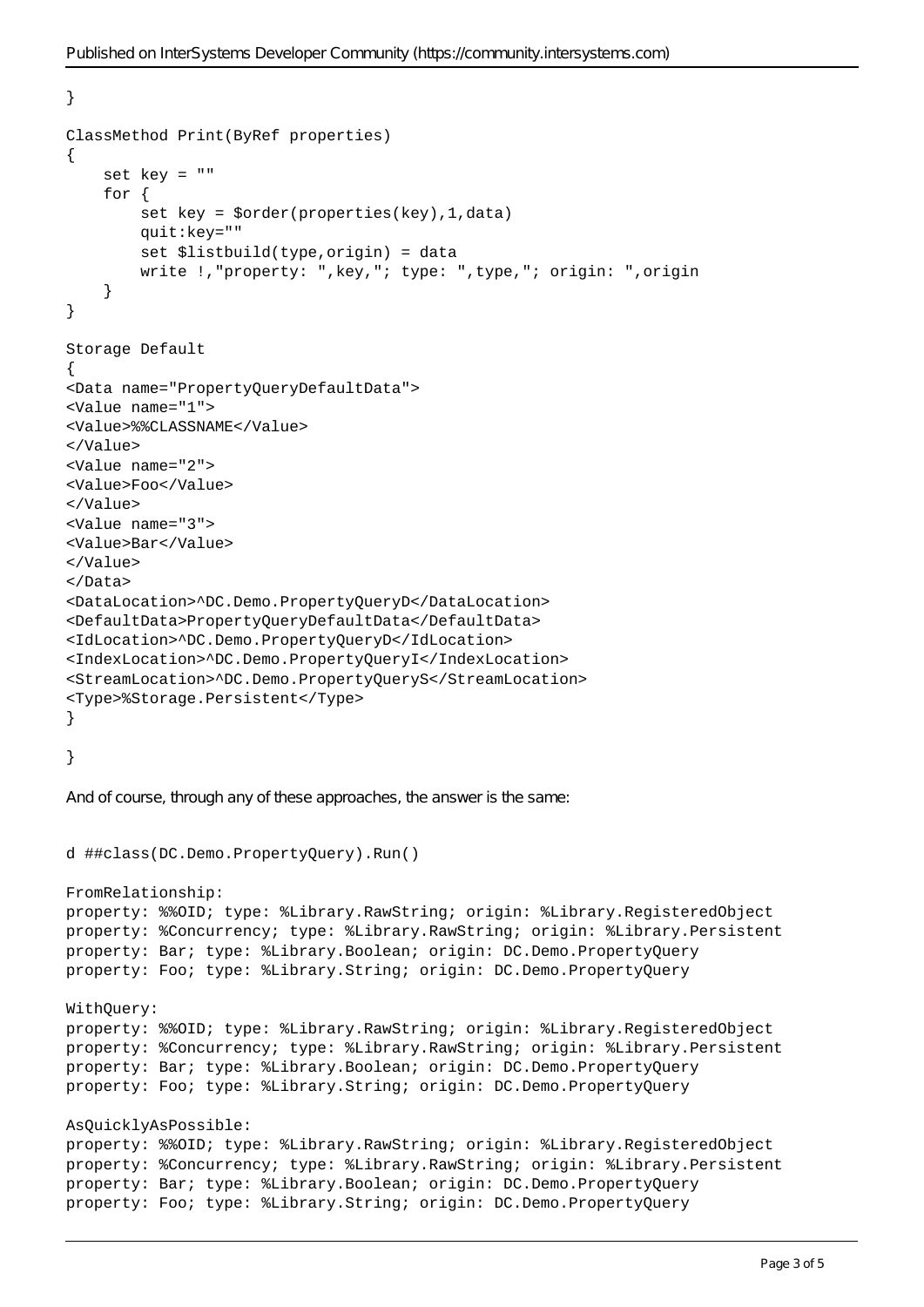Comparing the performance:

```
d ##class(DC.Demo.PropertyQuery).Benchmark()
```

```
FromRelationship:
Elapsed time (1000x): 
.78834 seconds; 1056000 global references; 2472003 routine lines
WithQuery:
Elapsed time (1000x): .095235 seconds; 28001 global references; 537007 routine lines
```

```
AsQuicklyAsPossible:
Elapsed time (1000x): .016422 seconds; 25000 global references; 33003 routine lines
```
Analyzing this a bit, what we see is entirely expected. Object access for the class and properties is way more expensive because class definitions and compiled class metadata are stored across a bunch of globals - not with all the data in a \$listbuild list (for fewer global references), but in a tree with a single value in each global node. Opening an object means reading all of these, so of course our "FromRelationship" method is the slowest by far. Of course, this isn't representative of performance of object access in IRIS in general - this just happens to be a particularly bad case for using objects.

Our query and raw global-based approaches are similar in terms of global references, but not routine lines. The simple approach above with Dynamic SQL has the overhead of preparing the query, which we incur on each iteration. To avoid some of this overhead, we could reuse a prepared %SQL.Statement, use embedded SQL with a cursor (which I dislike for a few reasons), or do something tricky like:

```
/// Get properties using a query against %Dictionary.CompiledProperty
ClassMethod GetPropertiesWithEmbeddedQuery(Output properties)
{
     set classname = $classname()
     // Quick/easy, skip writing a cursor and just extract the data after running a qu
ery that returns one row.
     // The following approach outperforms cursors (left as an exercise), and I hate w
orking with cursors anyway.
     &SQL(SELECT %DLIST($ListBuild(Name,Type,Origin)) INTO :allProperties FROM %Dictio
nary.CompiledProperty WHERE parent = : classname)
    if (SQLCODE < 0) {
         throw ##class(%Exception.SQL).CreateFromSQLCODE(SQLCODE,%msg)
     }
    if (SQLCODE = 100) {
         quit
     }
     set pointer = 0
    while $listnext(allProperties,pointer,propertyInfo) {
         set properties($list(propertyInfo)) = $list(propertyInfo,2,3)
     }
}
Adding this in to the benchmark, I see:
```

```
WithEmbeddedQuery:
Elapsed time (1000x): .024862 seconds; 25000 global references; 95003 routine lines
AsQuicklyAsPossible:
Elapsed time (1000x): .016422 seconds; 25000 global references; 33003 routine lines
```